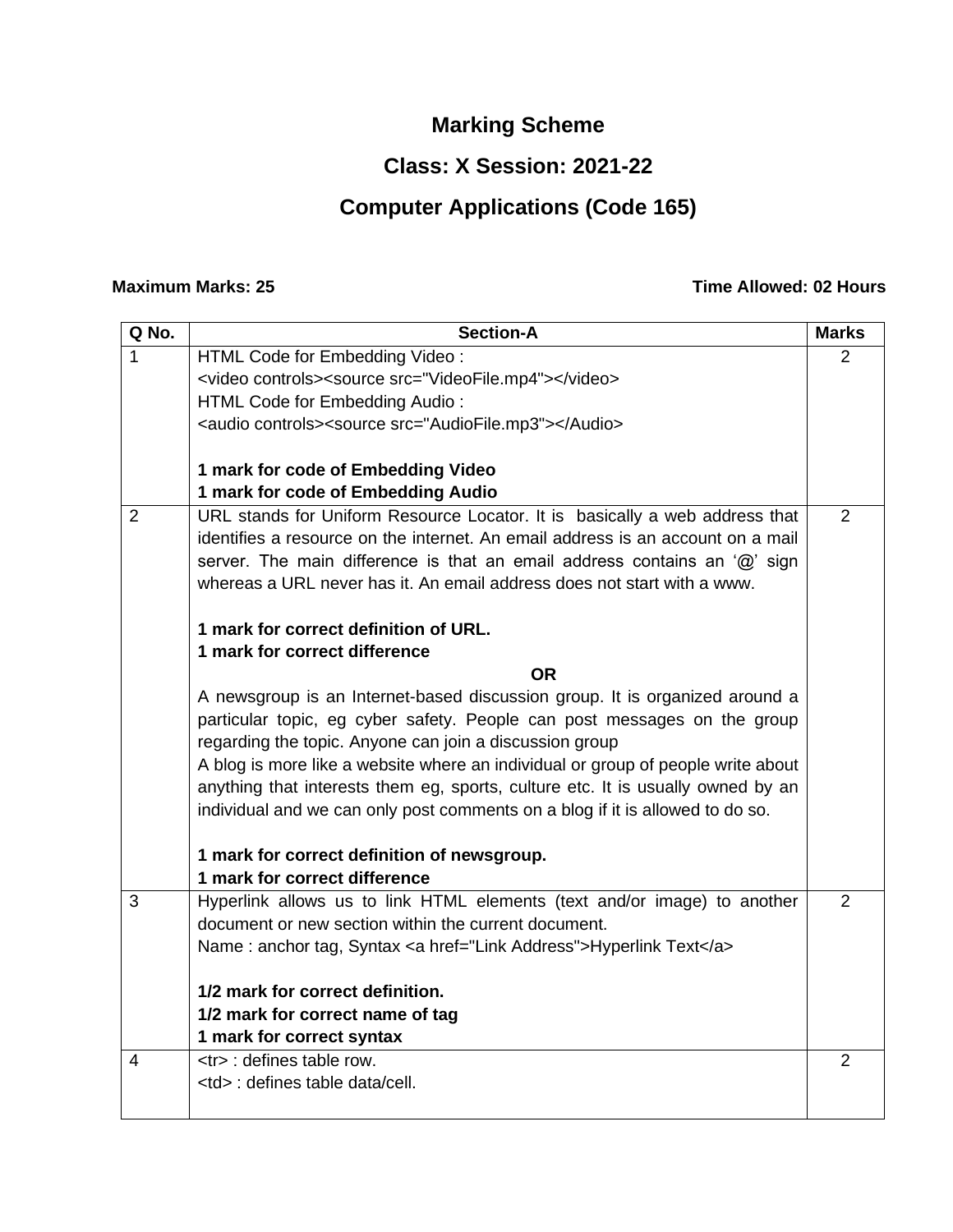|  | <b>HTML Code</b>     |          |  |
|--|----------------------|----------|--|
|  | <table></table>      |          |  |
|  | $<$ tr $>$           |          |  |
|  | $<$ td>1 $<$ /td>    |          |  |
|  | <td>Ajay</td>        | Ajay     |  |
|  | <td>Arts</td>        | Arts     |  |
|  | $\langle tr \rangle$ |          |  |
|  | $<$ tr $>$           |          |  |
|  | $<$ td>2 $<$ /td>    |          |  |
|  | <td>Vijay</td>       | Vijay    |  |
|  | <td>Commerce</td>    | Commerce |  |
|  | $\langle tr \rangle$ |          |  |
|  |                      |          |  |

  ||  |  |  |
|  | 1 mark for the correct role |  |
|  | 1 mark each for correct HTML Code |  |
|  |  |  |
| Q No. | **Section-B** | **Marks** |
| 5 | Internet is a world-wide network of interconnected computer networks and other | 3 |
|  | devices. It provides us with a very easy, fast and convenient way to access any |  |
|  | type of information. It uses the standard Internet Protocol (TCP/IP). |  |
|  | Two uses: |  |
|  | 1. To access any educational site example : khan academy. |  |
|  | 2. To send and receive emails using an email service. |  |
|  |  |  |
|  | The world wide web, or web for short, are the pages you see when you're at a |  |
|  | device and you're online whereas the internet is the network of connected |  |
|  | computers that the web works on. |  |
|  |  |  |
|  | 1 mark for correct definition of Internet |  |
|  | 1 mark for uses |  |
|  | 1 mark for the difference between www and Internet |  |
| 6 | E learning can be defined as a learning system which makes use of electronic | 3 |
|  | resources mainly computers and the internet. It encompasses everything from |  |
|  | traditional classrooms that incorporate basic technology to online schools and |  |
|  | universities. |  |
|  | **Merits** |  |
|  | Since in e learning teachers use technology to teach, it is highly engaging. |  |
|  | Students can learn anywhere, anytime according to their convenience thus |  |
|  | saving a lot of time and money. |  |
|  | 1 mark for correct definition |  |
|  | 1 mark each for two merits |  |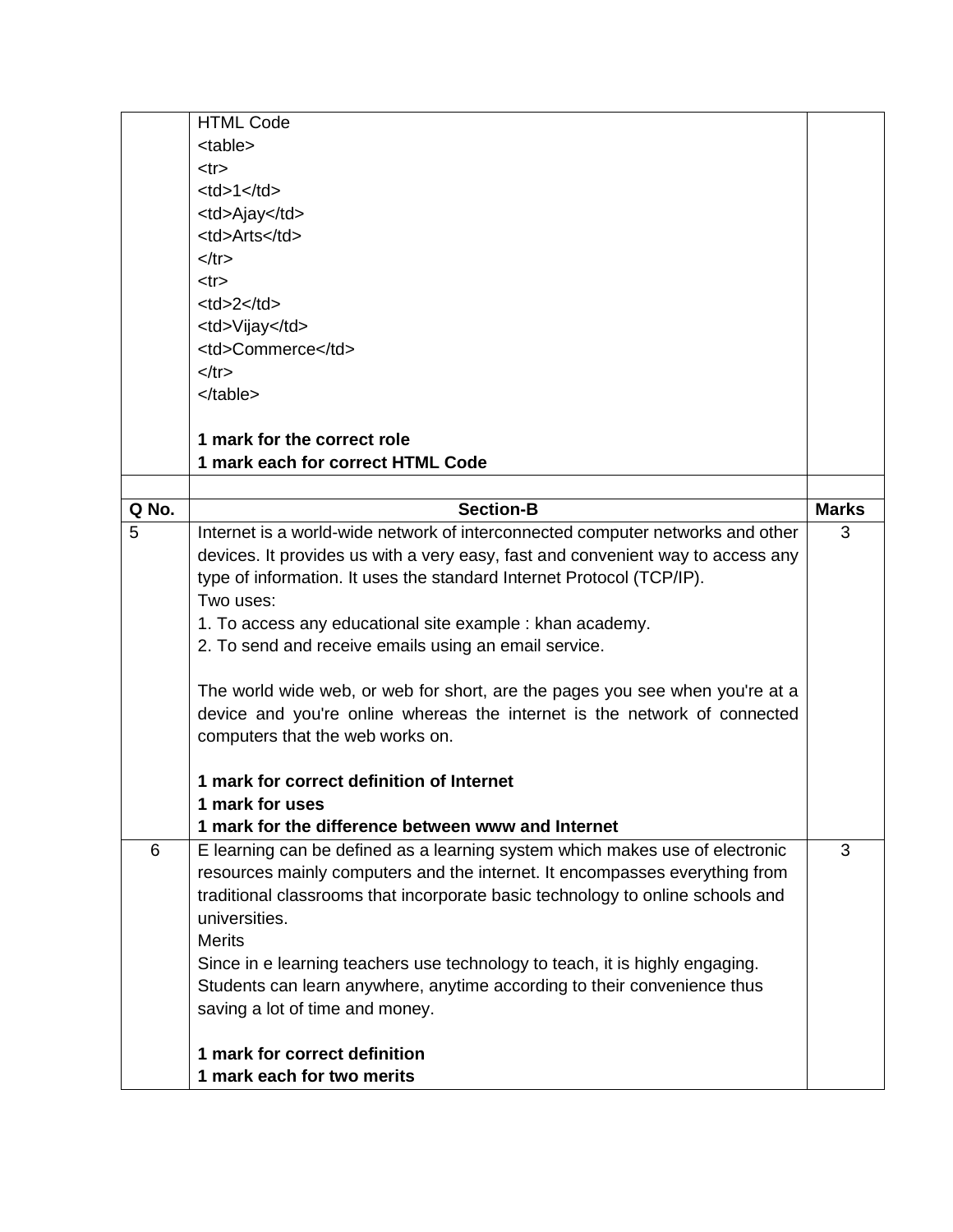| $\overline{7}$ | A Web Browser is a software that can be used to browse and display pages                        |                                                                        |              |  |  |
|----------------|-------------------------------------------------------------------------------------------------|------------------------------------------------------------------------|--------------|--|--|
|                | available over internet whereas a web server is a software which provides these                 |                                                                        |              |  |  |
|                | documents when requested by web browsers.                                                       |                                                                        |              |  |  |
|                | A web browser sends request to web servers for web services etc. and a web                      |                                                                        |              |  |  |
|                | server responds to these requests by providing the required documents.                          |                                                                        |              |  |  |
|                |                                                                                                 |                                                                        |              |  |  |
|                | Google chrome is an example of a web browser whereas Apache server is an                        |                                                                        |              |  |  |
|                | example of a web server.                                                                        |                                                                        |              |  |  |
|                |                                                                                                 |                                                                        |              |  |  |
|                | 1 mark for each correct difference.<br>1 mark for correct example of web browser and web server |                                                                        |              |  |  |
|                |                                                                                                 |                                                                        |              |  |  |
|                | <b>OR</b>                                                                                       |                                                                        |              |  |  |
|                |                                                                                                 |                                                                        |              |  |  |
|                |                                                                                                 | The main difference between a 3G and 4G mobile technology is the speed |              |  |  |
|                | 3G, the 3rd generation of                                                                       | 4G is the 4th generation of broadband cellular                         |              |  |  |
|                | wireless mobile                                                                                 | network technology, succeeding 3G.                                     |              |  |  |
|                | telecommunications tech                                                                         |                                                                        |              |  |  |
|                | A typical 3G phone can                                                                          | 4G phone can download files at speeds of                               |              |  |  |
|                | download files at a                                                                             | upto 1GBps                                                             |              |  |  |
|                | maximum speed of up to                                                                          |                                                                        |              |  |  |
|                | 21Mbps.                                                                                         |                                                                        |              |  |  |
|                | 1.5 mark for each correct difference                                                            |                                                                        |              |  |  |
|                |                                                                                                 |                                                                        |              |  |  |
|                |                                                                                                 |                                                                        |              |  |  |
|                |                                                                                                 |                                                                        |              |  |  |
| Q No.          |                                                                                                 | <b>Section-C</b>                                                       | <b>Marks</b> |  |  |
| 8(i)           | Video conferencing such as Skype, Zoom etc                                                      |                                                                        | 1            |  |  |
|                | 1 mark for correct answer                                                                       |                                                                        |              |  |  |
| 8 (ii)         | SMTP(Simple Mail Transfer Protocol) and POP(Post Office Protocol)                               |                                                                        | 1            |  |  |
|                | 1 mark for correct answer                                                                       |                                                                        |              |  |  |
| 8 (iii)        | <b>SSH(Secure Shell)</b>                                                                        |                                                                        | 1            |  |  |
|                | 1 mark for correct answer                                                                       |                                                                        |              |  |  |
| $8$ (iv)       | Search engine / web browser                                                                     |                                                                        | 1            |  |  |
|                | 1 mark for correct answer                                                                       |                                                                        |              |  |  |
| 8(y)           | Download the files from the link                                                                |                                                                        | 1            |  |  |
|                | 1 mark for correct answer                                                                       |                                                                        |              |  |  |
|                |                                                                                                 |                                                                        |              |  |  |
| 9              | <html></html>                                                                                   |                                                                        | 4            |  |  |
|                | <head></head>                                                                                   |                                                                        |              |  |  |
|                |                                                                                                 |                                                                        |              |  |  |
|                | <body bgcolor="LightCyan"></body>                                                               |                                                                        |              |  |  |
|                |                                                                                                 |                                                                        |              |  |  |
|                | <h1>HTMLTABLE</h1>                                                                              |                                                                        |              |  |  |
|                |                                                                                                 |                                                                        |              |  |  |
|                | <table border="1"><br/><tr></tr></table>                                                        |                                                                        |              |  |  |
|                |                                                                                                 |                                                                        |              |  |  |